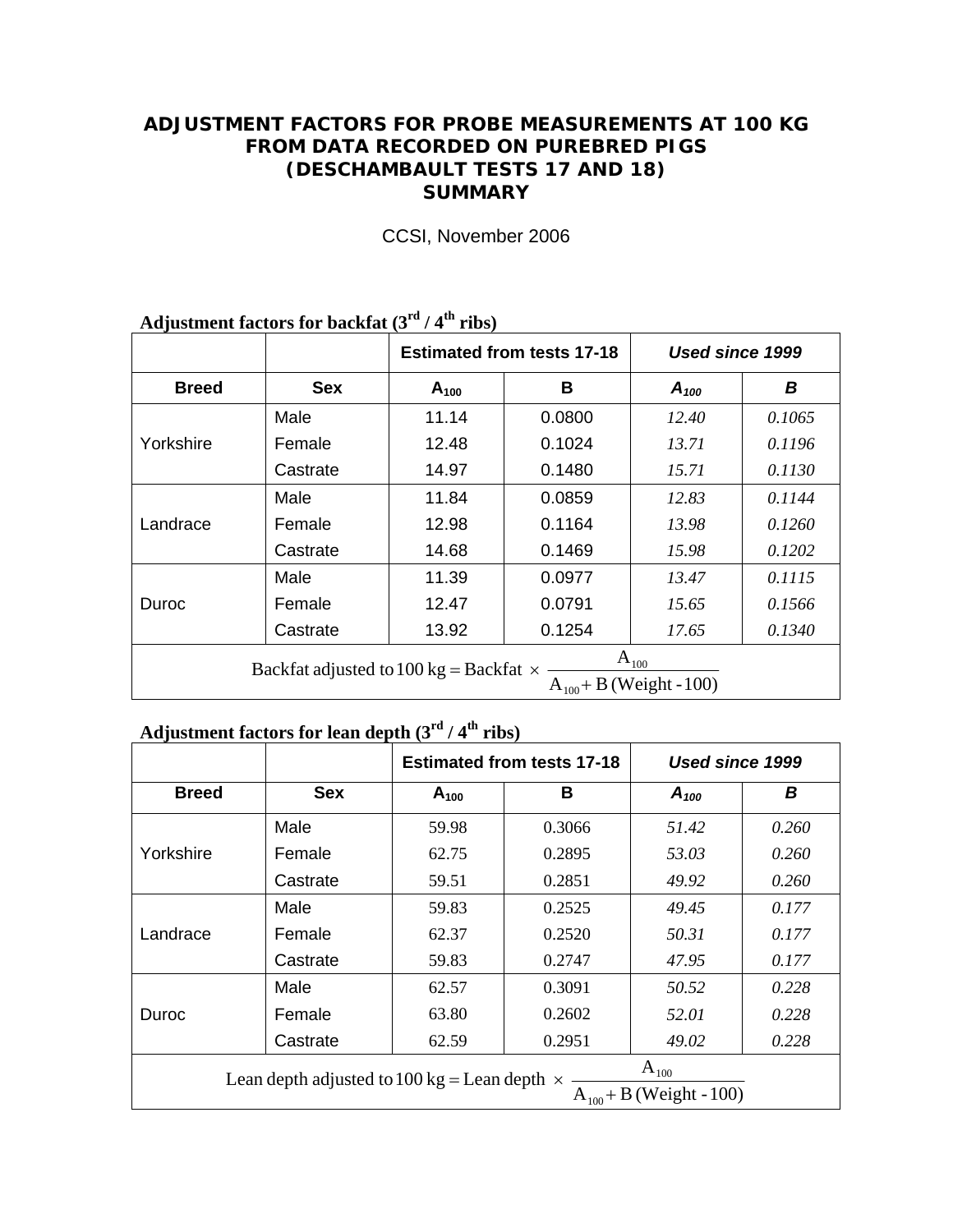### **ADJUSTMENT FACTORS FOR PROBE MEASUREMENTS AT 100 KG FROM DATA RECORDED ON PUREBRED PIGS (DESCHAMBAULT TESTS 17 AND 18)**

### **INTRODUCTION**

Backfat and loin depth ultrasound records are currently adjusted to 100 kg live weight in the Canadian Swine Improvement Program, and used to compute EBVs for Backfat to 100kg, Loin muscle depth to 100kg, and other EBVs for carcass and feed efficiency traits. The adjustment factors used currently were computed in 1999. Because of selection it is necessary to review them on a regular basis and update them if necessary. This report provides some statistics on recent data collected on purebred pigs tested at Deschambault station.

#### **MATERIAL AND METHOD**

#### **Data**

Data used were recorded on purebred pigs tested in Deschambault station, Quebec, in 2004 and 2005. In total 431 pigs from four different breeds (Duroc, Landrace, Yorkshire) originating from 26 breeding farms across Canada were sent to the station at about 10 days of age, and raised till slaughter, at 107 or 125 kg live weight. During the fattening phase, pigs were probed several times using an Ultrascan 50 or VetkoPlus equipment. The pigs available for this analysis were weighed every week, and probed every two weeks for backfat and loin muscle depth. Pigs were then weighed 3 to 12 times (on average 6.6 times) and probed 2 to 7 times between 75 and 130 kg live weight (on average 3.9 times). Table 1 provides the number of animals and weight/probe records available for each breed and sex.

| <b>Breed</b> | <b>Sex</b> | #pigs | # weight<br>records | # probe<br>records |
|--------------|------------|-------|---------------------|--------------------|
|              | Male       | 59    | 450                 | 224                |
| Yorkshire    | Female     | 87    | 594                 | 345                |
|              | Castrate   | 69    | 368                 | 269                |
|              | Male       | 39    | 262                 | 155                |
| Landrace     | Female     | 41    | 291                 | 161                |
|              | Castrate   | 41    | 260                 | 151                |
|              | Male       | 27    | 173                 | 124                |
| Duroc        | Female     | 36    | 239                 | 143                |
|              | Castrate   | 32    | 205                 | 101                |

|  |  |  | Table 1. Number of pigs and probe records (between brackets) by breed and sex |
|--|--|--|-------------------------------------------------------------------------------|
|  |  |  |                                                                               |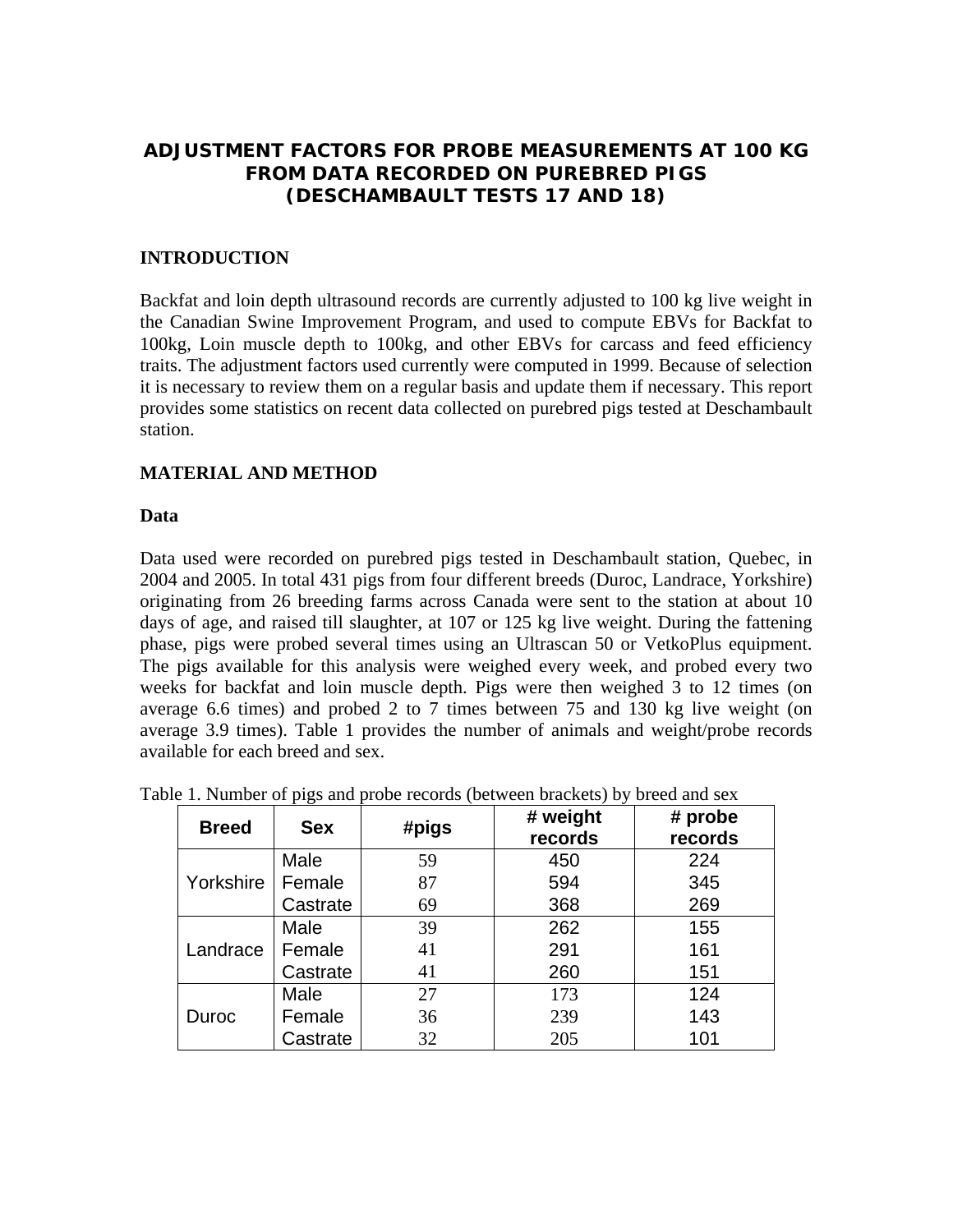#### **ANALYSIS**

#### **a) Adjustment of backfat to 100 kg**

Backfat records, measured between the  $3<sup>rd</sup>$  and  $4<sup>th</sup>$  last ribs following CSIP guidelines, were adjusted to account for machine calibration and analyzed within each breed according to the following model:

 $Fat_{ijk} = \mu + sex_i + b_i \times (wt_{ijk} - 100) + e_{ijk}$ 

where fat<sub>ijk</sub> is the unadjusted backfat of the ijk<sup>th</sup> pig,

sex<sub>i</sub> the effect of the j<sup>th</sup> sex (male, female or castrate),  $b_j$  is the regression of fat on probe weight wt<sub>ik</sub> within sex j eijk is a random error

#### **b) Adjustment of lean depth to 100 kg**

Loin depth records, measured between the  $3<sup>rd</sup>$  and  $4<sup>th</sup>$  last ribs following CSIP guidelines, were adjusted to account for machine calibration and analyzed within each breed according to the following model:

Lean<sub>ijk</sub> =  $\mu$  + sex<sub>i</sub> + b<sub>i</sub> × (wt<sub>ijk</sub> – 100)+ e<sub>ijk</sub>

where Lean<sub>ijk</sub> is the unadjusted loin muscle depth of the ijk<sup>th</sup> pig,

 $sex_i$  the effect of the j<sup>th</sup> sex (male, female or castrate),  $b_i$  is the regression of lean depth on probe weight wt<sub>ijk</sub> within sex j eijk is a random error

#### **RESULTS**

Following are newly estimated weight adjustment factors from the Heavier Carcass Weight Project using repeated measurements on purebred pigs at the Deschambault test station. Adjustment factors for fat and lean depth are presented in tables 2 and 3, respectively. The factors currently used (since 1999) in the Canadian Swine Improvement Program are also given for information. Adjustment factors are provided for a 100 kg standard live weight but also for 90, 110 and 120 kg for information.

For backfat, there are major changes both in the intercept (A) and slope (B) for all breeds and sexes. Both are lower than in the previous estimations, which is consistent with selection trends. On lean depth, we can see the opposite trend, with both intercept and slope higher than before, which is also consistent with genetic trends, resulting in leaner pigs showing faster lean deposition.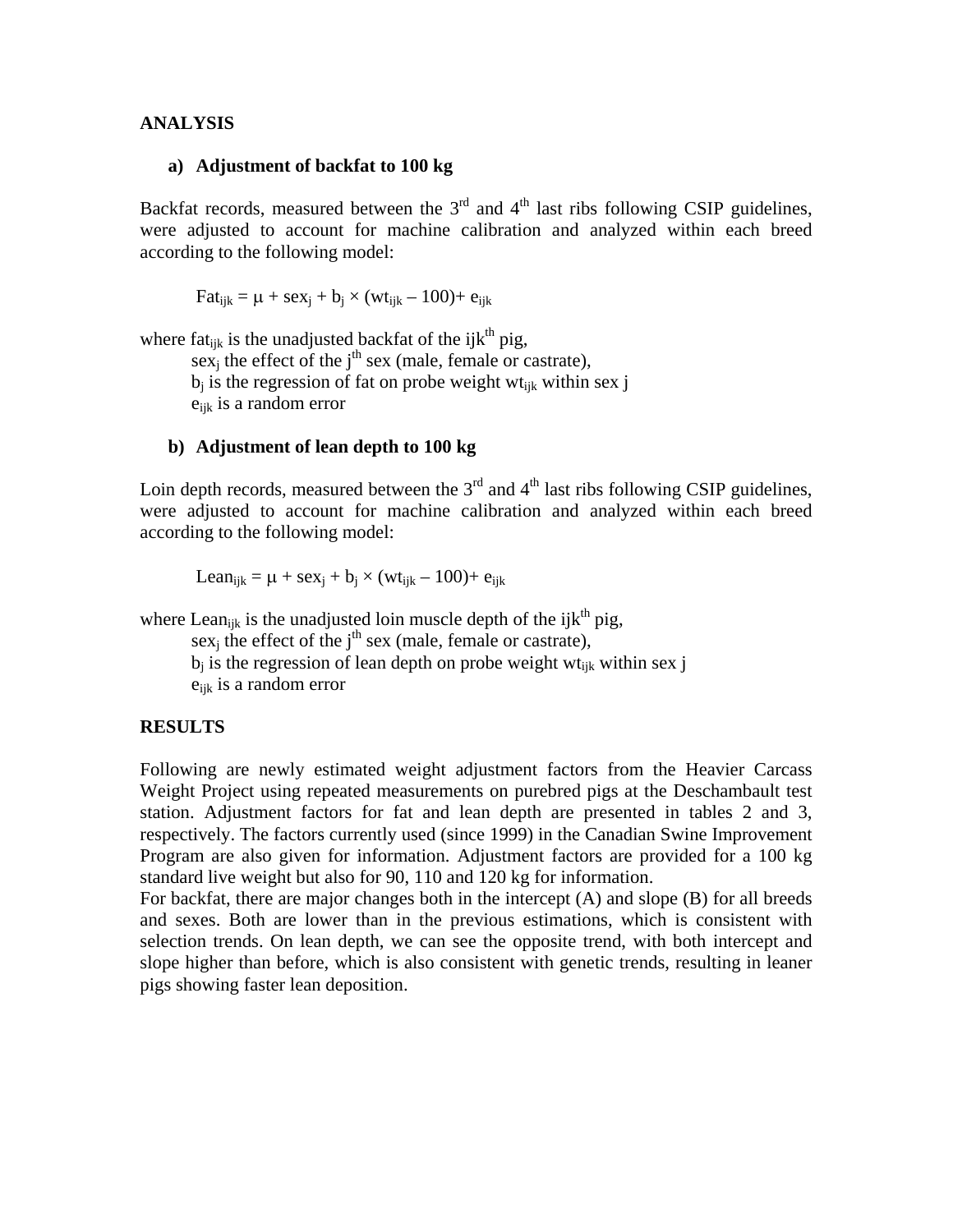|              |                                                                                                         |          | <b>Estimated from tests 17-18</b> |           |           |           |        |           | <b>Used since</b><br>1999 |  |
|--------------|---------------------------------------------------------------------------------------------------------|----------|-----------------------------------|-----------|-----------|-----------|--------|-----------|---------------------------|--|
| <b>Breed</b> | <b>Sex</b>                                                                                              | #records | $A_{90}$                          | $A_{100}$ | $A_{110}$ | $A_{120}$ | В      | $A_{100}$ | В                         |  |
| Yorkshire    | Male                                                                                                    | 269      | 10.34                             | 11.14     | 11.94     | 12.74     | 0.0800 | 12.40     | 0.1065                    |  |
|              | Female                                                                                                  | 345      | 11.46                             | 12.48     | 13.51     | 14.53     | 0.1024 | 13.71     | 0.1196                    |  |
|              | Castrate                                                                                                | 224      | 13.49                             | 14.97     | 16.45     | 17.93     | 0.1480 | 15.71     | 0.1130                    |  |
| Landrace     | Male                                                                                                    | 151      | 10.95                             | 11.84     | 12.66     | 13.52     | 0.0859 | 12.83     | 0.1144                    |  |
|              | Female                                                                                                  | 161      | 11.82                             | 12.98     | 14.14     | 15.31     | 0.1164 | 13.98     | 0.1260                    |  |
|              | Castrate                                                                                                | 155      | 13.22                             | 14.68     | 16.15     | 17.62     | 0.1469 | 15.98     | 0.1202                    |  |
|              | Male                                                                                                    | 101      | 10.42                             | 11.39     | 12.37     | 13.35     | 0.0977 | 13.47     | 0.1115                    |  |
| Duroc        | Female                                                                                                  | 143      | 11.68                             | 12.47     | 13.27     | 14.06     | 0.0791 | 15.65     | 0.1566                    |  |
|              | Castrate                                                                                                | 124      | 12.66                             | 13.92     | 15.17     | 16.42     | 0.1254 | 17.65     | 0.1340                    |  |
|              | $A_{\lambda}$<br>Backfat adjusted to $\lambda$ kg = Backfat $\times$<br>$A_1 + B$ (Weight - $\lambda$ ) |          |                                   |           |           |           |        |           |                           |  |

Table 2. Adjustment factors for backfat (3<sup>rd</sup> / 4<sup>th</sup> ribs)

| Table 3. Adjustment factors for lean depth $(3^{rd}/4^{th}$ ribs) |  |  |  |  |
|-------------------------------------------------------------------|--|--|--|--|
|-------------------------------------------------------------------|--|--|--|--|

|              |                                                                                                               |          | <b>Estimated from tests 17-18</b> |           |           |           |        |           | <b>Used since</b><br>1999 |  |
|--------------|---------------------------------------------------------------------------------------------------------------|----------|-----------------------------------|-----------|-----------|-----------|--------|-----------|---------------------------|--|
| <b>Breed</b> | <b>Sex</b>                                                                                                    | #records | $A_{90}$                          | $A_{100}$ | $A_{110}$ | $A_{120}$ | B      | $A_{100}$ | В                         |  |
| Yorkshire    | Male                                                                                                          | 269      | 56.92                             | 59.98     | 63.05     | 68.11     | 0.3066 | 51.42     | 0.260                     |  |
|              | Female                                                                                                        | 345      | 59.86                             | 62.75     | 65.65     | 68.55     | 0.2895 | 53.03     | 0.260                     |  |
|              | Castrate                                                                                                      | 224      | 56.66                             | 59.51     | 62.37     | 65.22     | 0.2851 | 49.92     | 0.260                     |  |
| Landrace     | Male                                                                                                          | 151      | 57.78                             | 59.83     | 62.83     | 65.36     | 0.2525 | 49.45     | 0.177                     |  |
|              | Female                                                                                                        | 161      | 59.85                             | 62.37     | 64.89     | 67.40     | 0.2520 | 50.31     | 0.177                     |  |
|              | Castrate                                                                                                      | 155      | 57.09                             | 59.83     | 62.58     | 65.33     | 0.2747 | 47.95     | 0.177                     |  |
|              | Male                                                                                                          | 101      | 59.06                             | 62.57     | 65.24     | 68.33     | 0.3091 | 50.52     | 0.228                     |  |
| Duroc        | Female                                                                                                        | 143      | 61.19                             | 63.80     | 66.40     | 69.00     | 0.2602 | 52.01     | 0.228                     |  |
|              | Castrate                                                                                                      | 124      | 59.62                             | 62.59     | 65.52     | 66.47     | 0.2951 | 49.02     | 0.228                     |  |
|              | $A_{\lambda}$<br>Lean depth adjusted to $\lambda$ kg = Lean depth $\times$<br>$A_1 + B$ (Weight - $\lambda$ ) |          |                                   |           |           |           |        |           |                           |  |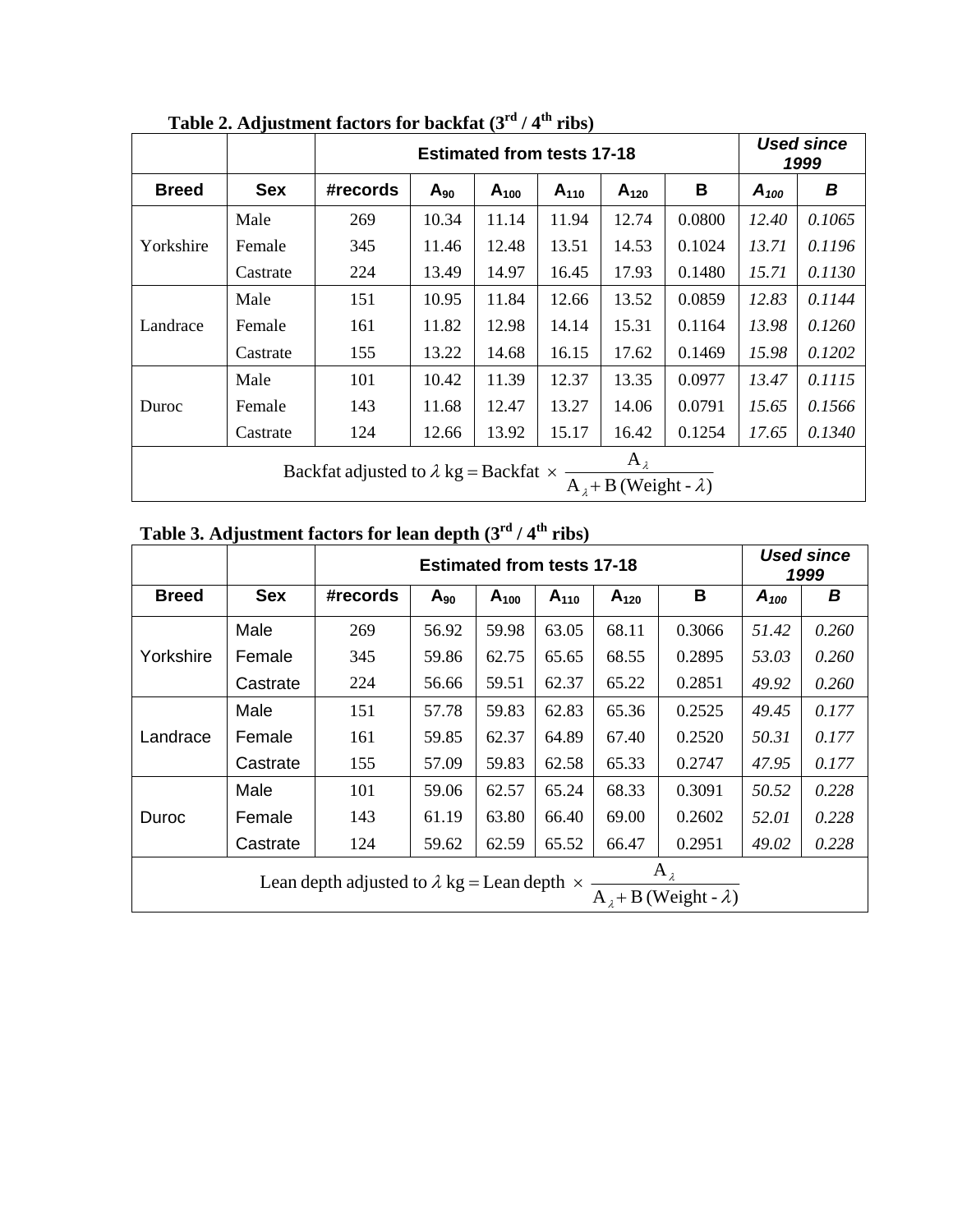### **Accuracy of the adjustment according to probe weight**

In the Canadian Swine Improvement Program, the current weight range to evaluate pigs is 75-130 kg. It is recommended to probe pigs close to 100 kg when possible, but the adjustment factors to 100kg aim at ranking animals probed at either lighter or heavier weights. Table 4 and 5 give the correlation and average bias of predicted fat and lean at 100 kg compared to the actual fat and lean at 100 kg available in the data set thanks to repeated measurements. In each table the statistics are provided for the predictions using current adjustment factors or the new factors estimated from the data set. In most cases the new parameters give a better correlation with the actual measure at 100kg, however the bias is not always smaller, probably due to higher prediction errors variance.

| o.           | o.                        |                          | Correlation(1) and bias between backfat adjusted to<br>100kg and actual backfat at 100kg(2)<br>when probe weight is within |                |                   |                   |  |
|--------------|---------------------------|--------------------------|----------------------------------------------------------------------------------------------------------------------------|----------------|-------------------|-------------------|--|
| <b>Breed</b> | <b>Adjustment Factors</b> |                          | 75-90kg                                                                                                                    | 90-110kg       | 110-130kg         | 75-130kg          |  |
| Yorkshire    | Current                   | Correlation<br>Bias (mm) | 0.843<br>$-0.018$                                                                                                          | 0.960<br>0.068 | 0.887<br>$-0.072$ | 0.903<br>0.013    |  |
|              | <b>New</b>                | Correlation<br>Bias (mm) | 0.869<br>0.026                                                                                                             | 0.961<br>0.060 | 0.872<br>$-0.116$ | 0.910<br>0.017    |  |
| Landrace     | Current                   | Correlation<br>Bias (mm) | 0.801<br>$-0.269$                                                                                                          | 0.945<br>0.032 | 0.851<br>0.158    | 0.879<br>$-0.034$ |  |
|              | <b>New</b>                | Correlation<br>Bias (mm) | 0.830<br>$-0.128$                                                                                                          | 0.947<br>0.028 | 0.857<br>0.057    | 0.890<br>$-0.011$ |  |
| Duroc        | Current                   | Correlation<br>Bias (mm) | 0.647<br>0.259                                                                                                             | 0.893<br>0.024 | 0.785<br>$-0.344$ | 0.784<br>0.020    |  |
|              | <b>New</b>                | Correlation<br>Bias (mm) | 0.680<br>0.082                                                                                                             | 0.895<br>0.026 | 0.795<br>$-0.221$ | 0.799<br>$-0.010$ |  |
| All breeds   | Current                   | Correlation<br>Bias (mm) | 0.801<br>$-0.027$                                                                                                          | 0.944<br>0.048 | 0.857<br>$-0.071$ | 0.877<br>0.002    |  |
|              | <b>New</b>                | Correlation<br>Bias (mm) | 0.832<br>$-0.004$                                                                                                          | 0.946<br>0.043 | 0.867<br>-0.092   | 0.886<br>0.003    |  |

**Table 4. Correlations between predicted and actual backfat at 100 kg according to weight at probing** 

*(1) Spearman correlations* 

*(2) Computed by interpolation using the two records closest to 100 kg*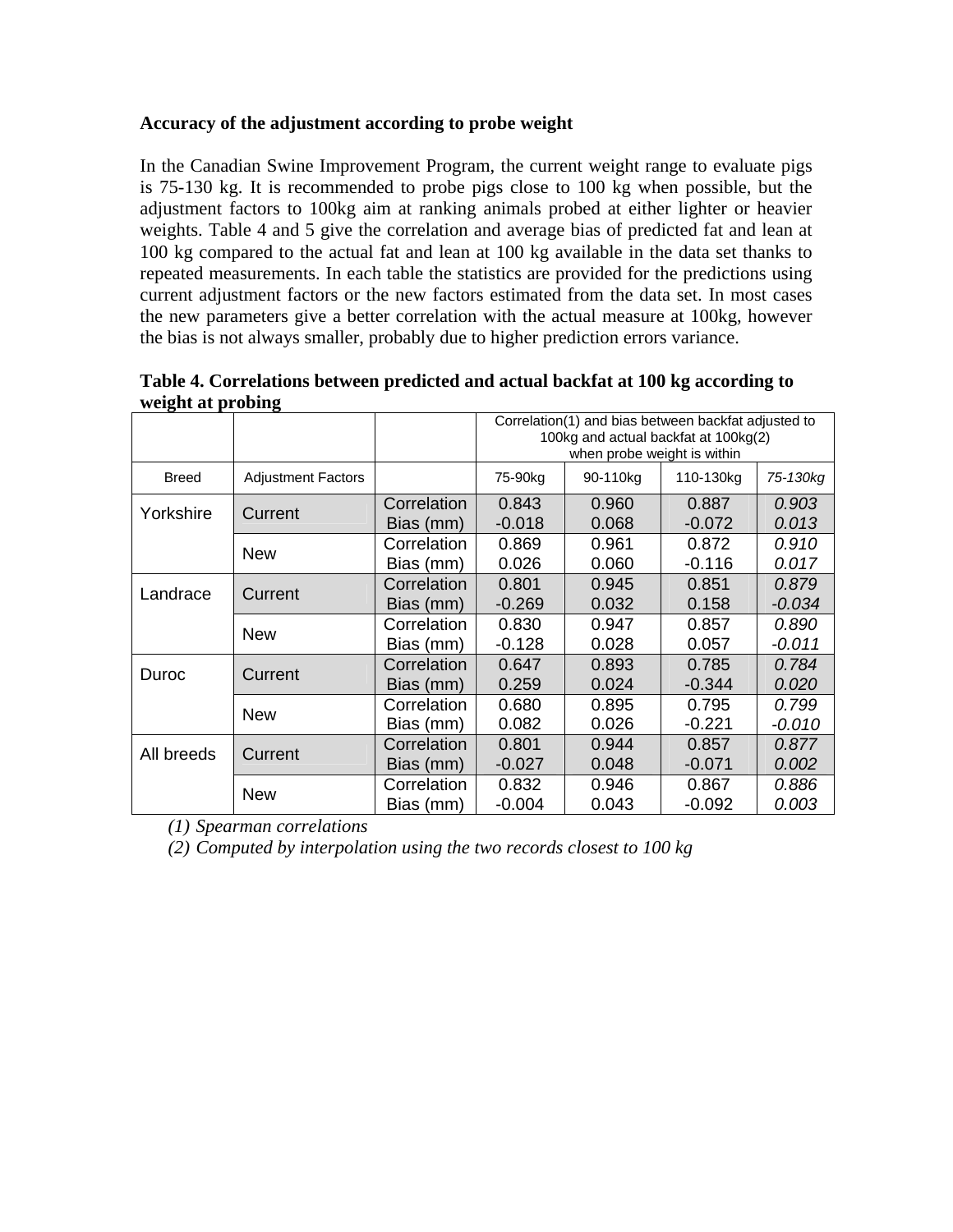|              |                           |                          | Correlation(1) and bias between backfat adjusted to<br>100kg and actual backfat at 100kg(2)<br>when probe weight is within |                   |                   |                   |  |
|--------------|---------------------------|--------------------------|----------------------------------------------------------------------------------------------------------------------------|-------------------|-------------------|-------------------|--|
| <b>Breed</b> | <b>Adjustment Factors</b> |                          | 75-90kg                                                                                                                    | 90-110kg          | 110-130kg         | 75-130kg          |  |
| Yorkshire    | Current                   | Correlation<br>Bias (mm) | 0.731<br>0.218                                                                                                             | 0.919<br>0.073    | 0.772<br>$-0.175$ | 0.821<br>0.059    |  |
|              | <b>New</b>                | Correlation<br>Bias (mm) | 0.734<br>$-0.039$                                                                                                          | 0.920<br>0.075    | 0.772<br>0.038    | 0.822<br>0.013    |  |
| Landrace     | Current                   | Correlation<br>Bias (mm) | 0.709<br>$-1.455$                                                                                                          | 0.844<br>$-0.112$ | 0.701<br>0.612    | 0.750<br>$-0.404$ |  |
|              | <b>New</b>                | Correlation<br>Bias (mm) | 0.695<br>$-0.647$                                                                                                          | 0.846<br>$-0.118$ | 0.709<br>$-0.101$ | 0.757<br>$-0.287$ |  |
| Duroc        | Current                   | Correlation<br>Bias (mm) | 0.654<br>0.159                                                                                                             | 0.879<br>$-0.185$ | 0.620<br>$-0.031$ | 0.738<br>$-0.041$ |  |
|              | <b>New</b>                | Correlation<br>Bias (mm) | 0.647<br>0.195                                                                                                             | 0.880<br>$-0.184$ | 0.624<br>$-0.054$ | 0.741<br>$-0.033$ |  |
| All breeds   | Current                   | Correlation<br>Bias (mm) | 0.712<br>$-0.257$                                                                                                          | 0.895<br>$-0.036$ | 0.733<br>0.083    | 0.794<br>$-0.093$ |  |
|              | <b>New</b>                | Correlation<br>Bias (mm) | 0.713<br>-0.156                                                                                                            | 0.896<br>$-0.036$ | 0.738<br>$-0.023$ | 0.796<br>-0.082   |  |

**Table 5. Correlations between predicted and actual loin muscle depth at 100 kg according to weight at probing** 

*(3) Spearman correlations* 

*(4) Computed by interpolation using the two records closest to 100 kg*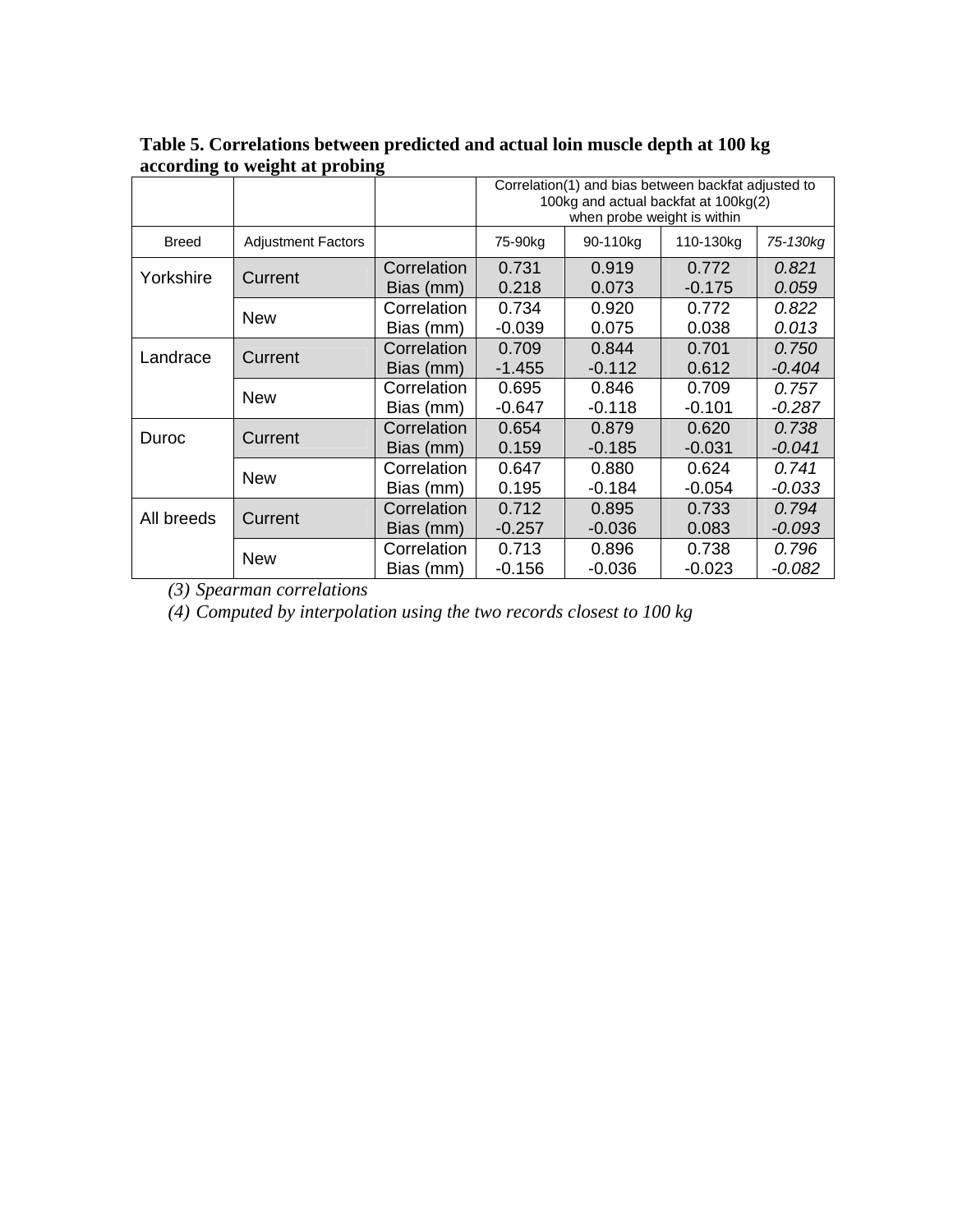| Weight (kg)            |                | 75 |          |          |          |          |          |
|------------------------|----------------|----|----------|----------|----------|----------|----------|
| Raw Backfat (mm)       |                |    | 5        | 7.5      | 10       | 12.5     | 15       |
| <b>Current factors</b> |                |    |          |          |          |          |          |
| YO                     | M              |    | 6.367    | 9.551    | 12.734   | 15.918   | 19.101   |
| YO                     | F              |    | 6.395    | 9.592    | 12.789   | 15.986   | 19.184   |
| YO                     | $\mathsf{C}$   |    | 6.096    | 9.144    | 12.192   | 15.241   | 18.289   |
| LA                     | M              |    | 6.434    | 9.651    | 12.869   | 16.086   | 19.303   |
| LA                     | F              |    | 6.454    | 9.681    | 12.909   | 16.136   | 19.363   |
| LA                     | $\mathsf{C}$   |    | 6.158    | 9.237    | 12.316   | 15.395   | 18.474   |
| <b>DU</b>              | M              |    | 6.305    | 9.457    | 12.609   | 15.762   | 18.914   |
| <b>DU</b>              | F              |    | 6.668    | 10.002   | 13.336   | 16.670   | 20.004   |
| <b>DU</b>              | $\mathsf{C}$   |    | 6.171    | 9.257    | 12.343   | 15.428   | 18.514   |
|                        |                |    |          |          |          |          |          |
| New factors            |                |    |          |          |          |          |          |
| YO                     | M              |    | 6.094    | 9.141    | 12.188   | 15.235   | 18.282   |
| YO                     | F              |    | 6.290    | 9.435    | 12.581   | 15.726   | 18.871   |
| YO                     | C              |    | 6.642    | 9.962    | 13.283   | 16.604   | 19.925   |
| LA                     | M              |    | 6.108    | 9.162    | 12.216   | 15.270   | 18.323   |
| LA                     | F              |    | 6.445    | 9.667    | 12.890   | 16.112   | 19.335   |
| LA                     | $\mathsf{C}$   |    | 6.668    | 10.002   | 13.336   | 16.670   | 20.005   |
| <b>DU</b>              | M              |    | 6.365    | 9.547    | 12.730   | 15.912   | 19.095   |
| <b>DU</b>              | F              |    | 5.942    | 8.914    | 11.885   | 14.856   | 17.827   |
| <b>DU</b>              | $\mathsf{C}$   |    | 6.453    | 9.680    | 12.907   | 16.134   | 19.360   |
|                        |                |    |          |          |          |          |          |
| <b>Difference</b>      |                |    |          |          |          |          |          |
| YO                     | M              |    | $-0.273$ | $-0.410$ | $-0.546$ | $-0.683$ | $-0.819$ |
| YO                     | F              |    | $-0.104$ | $-0.156$ | $-0.209$ | $-0.261$ | $-0.313$ |
| YO                     | $\mathsf{C}$   |    | 0.545    | 0.818    | 1.091    | 1.363    | 1.636    |
| LA                     | M              |    | $-0.326$ | $-0.490$ | $-0.653$ | $-0.816$ | $-0.979$ |
| LA                     | F              |    | $-0.009$ | $-0.014$ | $-0.019$ | $-0.024$ | $-0.028$ |
| LA                     | $\mathsf{C}$   |    | 0.510    | 0.765    | 1.020    | 1.275    | 1.531    |
| <b>DU</b>              | M              |    | 0.060    | 0.090    | 0.120    | 0.151    | 0.181    |
| <b>DU</b>              | F              |    | $-0.726$ | $-1.089$ | $-1.451$ | $-1.814$ | $-2.177$ |
| <b>DU</b>              | $\overline{C}$ |    | 0.282    | 0.423    | 0.564    | 0.705    | 0.846    |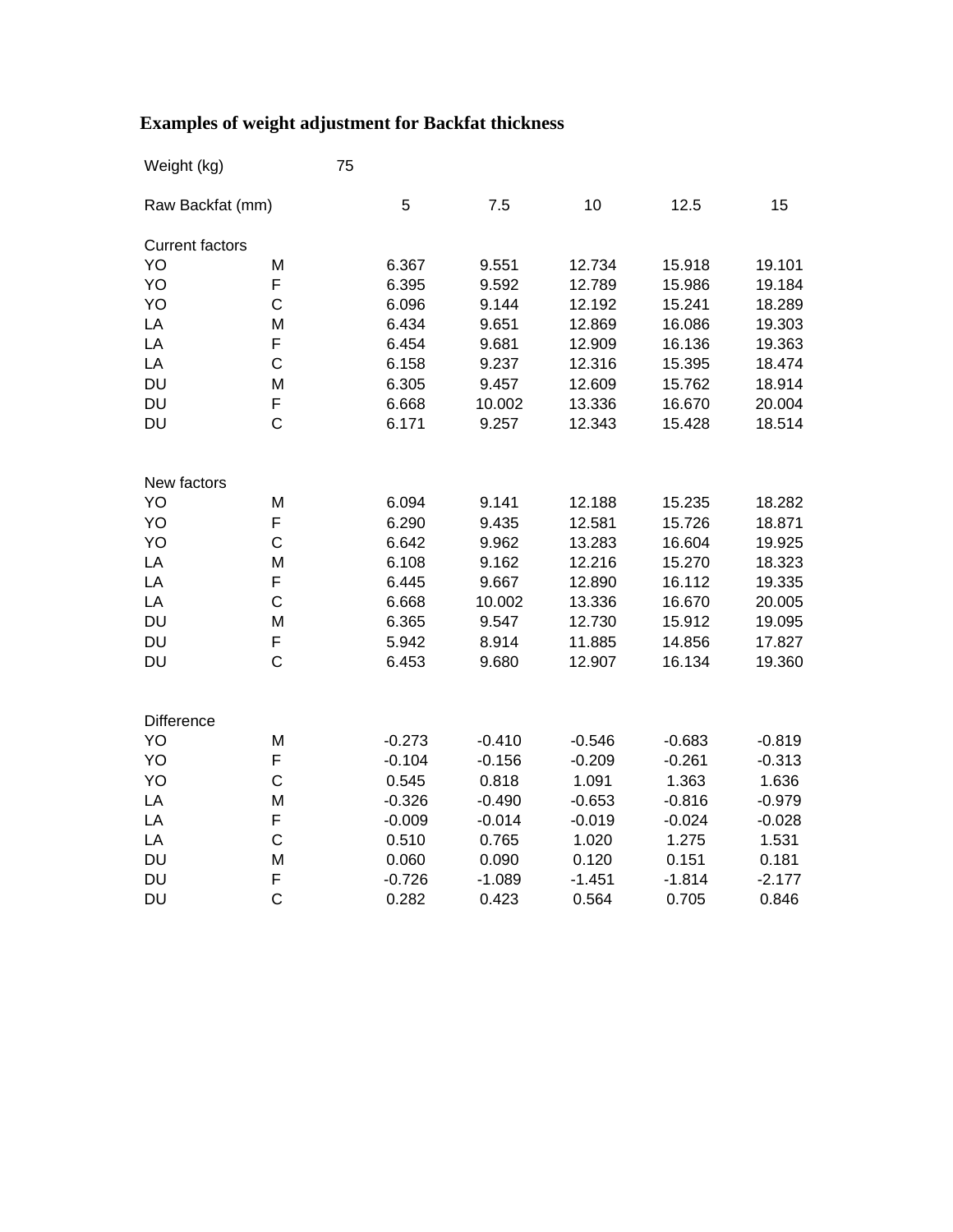| Probe weight (kg)      |                | 90       |          |          |          |          |
|------------------------|----------------|----------|----------|----------|----------|----------|
| Raw Backfat (mm)       |                | 5        | 7.5      | 10       | 12.5     | 15       |
| <b>Current factors</b> |                |          |          |          |          |          |
| YO                     | M              | 5.470    | 8.205    | 10.940   | 13.674   | 16.409   |
| YO                     | F              | 5.478    | 8.217    | 10.956   | 13.695   | 16.434   |
| YO                     | $\mathsf{C}$   | 5.388    | 8.081    | 10.775   | 13.469   | 16.163   |
| LA                     | M              | 5.489    | 8.234    | 10.979   | 13.724   | 16.468   |
| LA                     | F              | 5.495    | 8.243    | 10.991   | 13.738   | 16.486   |
| LA                     | $\mathsf{C}$   | 5.407    | 8.110    | 10.813   | 13.517   | 16.220   |
| <b>DU</b>              | M              | 5.451    | 8.177    | 10.902   | 13.628   | 16.354   |
| <b>DU</b>              | F              | 5.556    | 8.334    | 11.112   | 13.890   | 16.668   |
| <b>DU</b>              | $\overline{C}$ | 5.411    | 8.116    | 10.822   | 13.527   | 16.232   |
| New factors            |                |          |          |          |          |          |
| YO                     | M              | 5.387    | 8.080    | 10.774   | 13.467   | 16.161   |
| YO                     | F              | 5.447    | 8.170    | 10.894   | 13.617   | 16.341   |
| YO                     | $\mathsf{C}$   | 5.549    | 8.323    | 11.097   | 13.871   | 16.646   |
| LA                     | M              | 5.391    | 8.087    | 10.782   | 13.478   | 16.173   |
| LA                     | F              | 5.493    | 8.239    | 10.985   | 13.731   | 16.478   |
| LA                     | $\mathsf{C}$   | 5.556    | 8.334    | 11.112   | 13.890   | 16.668   |
| <b>DU</b>              | M              | 5.469    | 8.204    | 10.938   | 13.673   | 16.407   |
| <b>DU</b>              | F              | 5.339    | 8.008    | 10.677   | 13.347   | 16.016   |
| <b>DU</b>              | $\overline{C}$ | 5.495    | 8.243    | 10.990   | 13.738   | 16.485   |
| Difference             |                |          |          |          |          |          |
| YO                     | M              | $-0.083$ | $-0.124$ | $-0.166$ | $-0.207$ | $-0.249$ |
| YO                     | F              | $-0.031$ | $-0.046$ | $-0.062$ | $-0.077$ | $-0.093$ |
| YO                     | $\mathsf C$    | 0.161    | 0.242    | 0.322    | 0.403    | 0.483    |
| LA                     | M              | $-0.098$ | $-0.148$ | $-0.197$ | $-0.246$ | $-0.295$ |
| LA                     | F              | $-0.003$ | $-0.004$ | $-0.005$ | $-0.007$ | $-0.008$ |
| LA                     | $\mathsf{C}$   | 0.149    | 0.224    | 0.299    | 0.373    | 0.448    |
| <b>DU</b>              | M              | 0.018    | 0.027    | 0.036    | 0.045    | 0.054    |
| <b>DU</b>              | F              | $-0.217$ | $-0.326$ | $-0.435$ | $-0.543$ | $-0.652$ |
| <b>DU</b>              | $\overline{C}$ | 0.084    | 0.126    | 0.168    | 0.211    | 0.253    |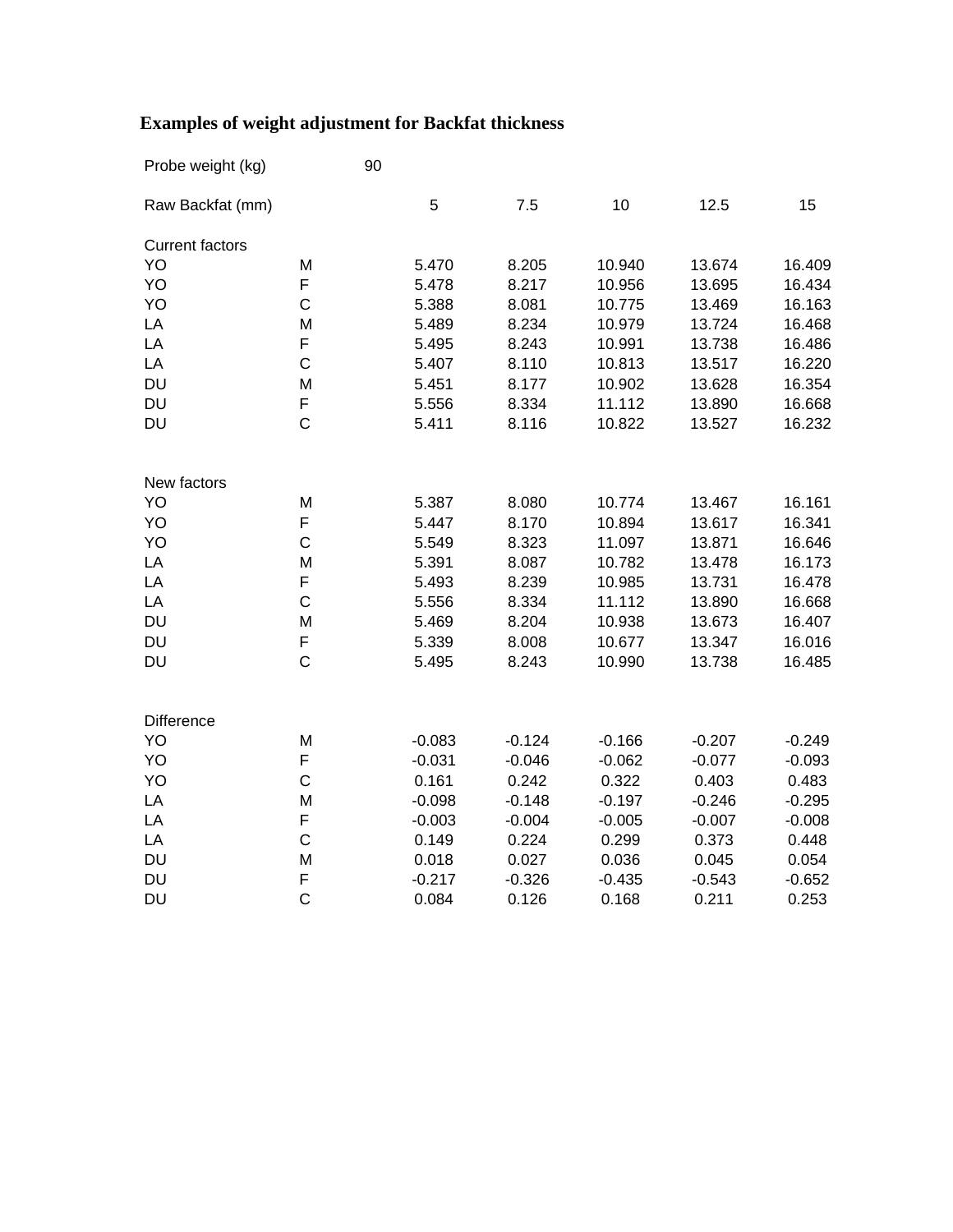| Probe weight (kg)       |                | 110      |          |          |          |          |
|-------------------------|----------------|----------|----------|----------|----------|----------|
| Raw Backfat (mm)        |                | 5        | 7.5      | 10       | 12.5     | 15       |
| <b>Current factors</b>  |                |          |          |          |          |          |
| YO                      | M              | 4.605    | 6.907    | 9.209    | 11.511   | 13.814   |
| YO                      | F              | 4.599    | 6.898    | 9.198    | 11.497   | 13.796   |
| YO                      | C              | 4.664    | 6.997    | 9.329    | 11.661   | 13.993   |
| LA                      | M              | 4.591    | 6.886    | 9.181    | 11.477   | 13.772   |
| LA                      | F              | 4.587    | 6.880    | 9.173    | 11.467   | 13.760   |
| LA                      | $\mathsf C$    | 4.650    | 6.975    | 9.300    | 11.626   | 13.951   |
| <b>DU</b>               | M              | 4.618    | 6.927    | 9.236    | 11.544   | 13.853   |
| <b>DU</b>               | F              | 4.545    | 6.818    | 9.090    | 11.363   | 13.636   |
| <b>DU</b>               | $\mathsf C$    | 4.647    | 6.971    | 9.294    | 11.618   | 13.942   |
| New factors             |                |          |          |          |          |          |
| YO                      | M              | 4.665    | 6.997    | 9.330    | 11.662   | 13.995   |
| YO                      | F              | 4.621    | 6.931    | 9.242    | 11.552   | 13.863   |
| YO                      | C              | 4.550    | 6.825    | 9.100    | 11.375   | 13.650   |
| LA                      | M              | 4.662    | 6.993    | 9.324    | 11.654   | 13.985   |
| LA                      | F              | 4.589    | 6.883    | 9.177    | 11.471   | 13.766   |
| LA                      | $\mathsf C$    | 4.545    | 6.818    | 9.090    | 11.363   | 13.636   |
| <b>DU</b>               | M              | 4.605    | 6.907    | 9.210    | 11.512   | 13.815   |
| <b>DU</b>               | F              | 4.702    | 7.053    | 9.404    | 11.754   | 14.105   |
| <b>DU</b>               | $\mathsf C$    | 4.587    | 6.880    | 9.174    | 11.467   | 13.760   |
|                         |                |          |          |          |          |          |
| <b>Difference</b><br>YO | M              | 0.060    | 0.091    | 0.121    | 0.151    | 0.181    |
| YO                      | F              | 0.022    | 0.033    | 0.044    | 0.055    | 0.066    |
| YO                      | $\mathsf C$    | $-0.114$ | $-0.172$ | $-0.229$ | $-0.286$ | $-0.343$ |
| LA                      | M              | 0.071    | 0.107    | 0.142    | 0.178    | 0.213    |
| LA                      | F              | 0.002    | 0.003    | 0.004    | 0.005    | 0.006    |
| LA                      | $\mathsf C$    | $-0.105$ | $-0.158$ | $-0.210$ | $-0.263$ | $-0.315$ |
| <b>DU</b>               | M              | $-0.013$ | $-0.019$ | $-0.026$ | $-0.032$ | $-0.038$ |
| <b>DU</b>               | F              | 0.157    | 0.235    | 0.313    | 0.391    | 0.470    |
| <b>DU</b>               | $\overline{C}$ | $-0.060$ | $-0.091$ | $-0.121$ | $-0.151$ | $-0.181$ |
|                         |                |          |          |          |          |          |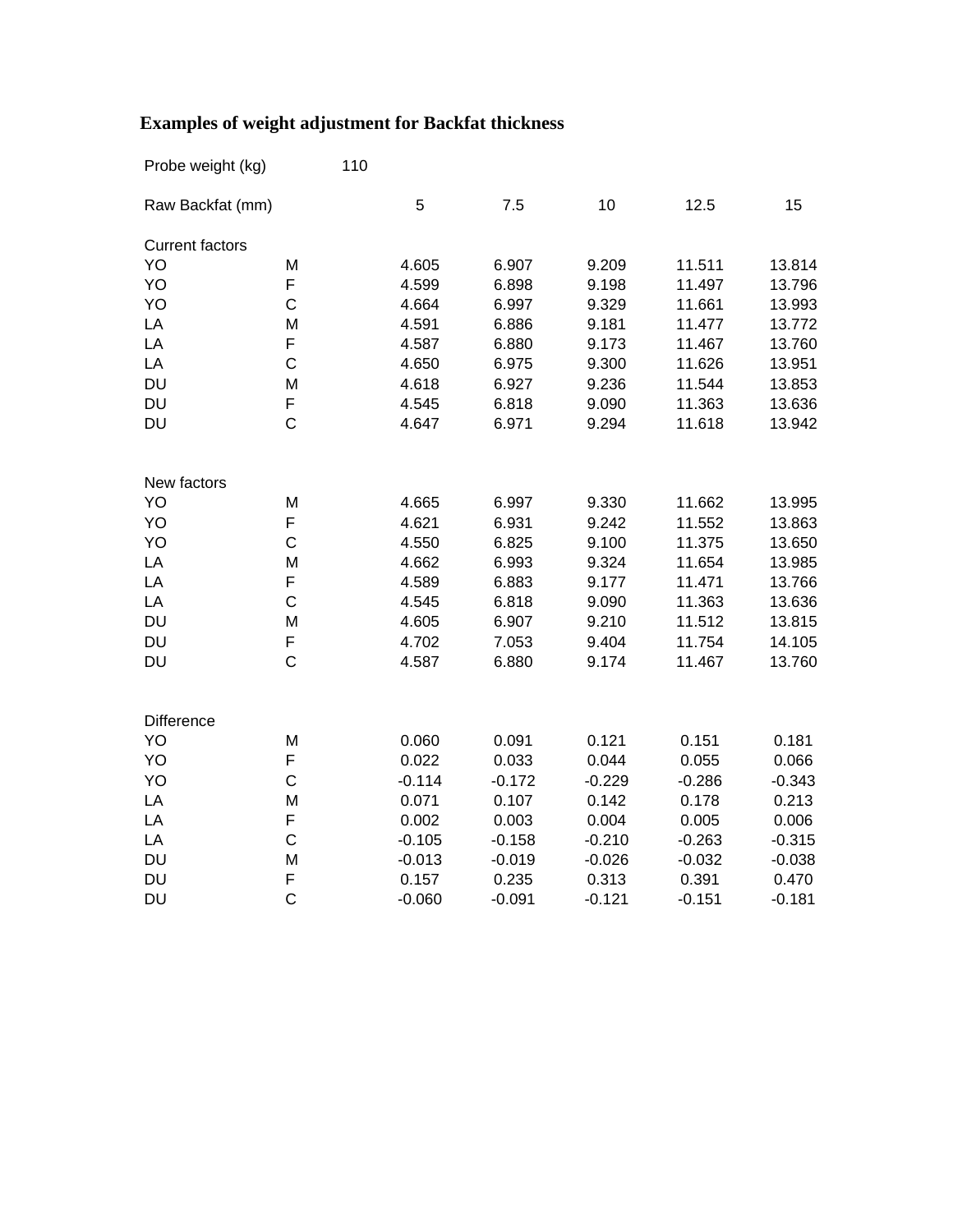| Probe weight (kg)      |                | 125      |          |          |          |          |
|------------------------|----------------|----------|----------|----------|----------|----------|
| Raw Backfat (mm)       |                | 5        | 7.5      | 10       | 12.5     | 15       |
| <b>Current factors</b> |                |          |          |          |          |          |
| YO                     | M              | 4.116    | 6.174    | 8.232    | 10.290   | 12.349   |
| YO                     | F              | 4.105    | 6.157    | 8.210    | 10.262   | 12.314   |
| YO                     | C              | 4.238    | 6.357    | 8.476    | 10.595   | 12.714   |
| LA                     | M              | 4.089    | 6.133    | 8.177    | 10.221   | 12.266   |
| LA                     | F              | 4.081    | 6.121    | 8.161    | 10.201   | 12.242   |
| LA                     | $\mathsf{C}$   | 4.209    | 6.313    | 8.417    | 10.521   | 12.626   |
| <b>DU</b>              | M              | 4.143    | 6.214    | 8.285    | 10.357   | 12.428   |
| <b>DU</b>              | F              | 3.999    | 5.999    | 7.999    | 9.999    | 11.998   |
| DU                     | C              | 4.202    | 6.304    | 8.405    | 10.506   | 12.607   |
| New factors            |                |          |          |          |          |          |
| YO                     | M              | 4.239    | 6.358    | 8.478    | 10.597   | 12.717   |
| YO                     | F              | 4.149    | 6.223    | 8.298    | 10.372   | 12.447   |
| YO                     | C              | 4.009    | 6.014    | 8.018    | 10.023   | 12.027   |
| LA                     | M              | 4.232    | 6.349    | 8.465    | 10.581   | 12.697   |
| LA                     | F              | 4.084    | 6.126    | 8.169    | 10.211   | 12.253   |
| LA                     | C              | 3.999    | 5.999    | 7.999    | 9.999    | 11.998   |
| <b>DU</b>              | M              | 4.117    | 6.176    | 8.234    | 10.293   | 12.351   |
| <b>DU</b>              | F              | 4.316    | 6.473    | 8.631    | 10.789   | 12.947   |
| <b>DU</b>              | $\mathsf C$    | 4.081    | 6.121    | 8.162    | 10.202   | 12.243   |
| Difference (mm)        |                |          |          |          |          |          |
| YO                     | M              | 0.123    | 0.184    | 0.246    | 0.307    | 0.368    |
| YO                     | F              | 0.044    | 0.066    | 0.088    | 0.110    | 0.132    |
| YO                     | C              | $-0.229$ | $-0.343$ | $-0.458$ | $-0.572$ | $-0.686$ |
| LA                     | M              | 0.144    | 0.216    | 0.288    | 0.359    | 0.431    |
| LA                     | F              | 0.004    | 0.006    | 0.008    | 0.009    | 0.011    |
| LA                     | $\mathsf C$    | $-0.209$ | $-0.314$ | $-0.418$ | $-0.523$ | $-0.627$ |
| <b>DU</b>              | M              | $-0.026$ | $-0.038$ | $-0.051$ | $-0.064$ | $-0.077$ |
| <b>DU</b>              | F              | 0.316    | 0.474    | 0.632    | 0.790    | 0.948    |
| <b>DU</b>              | $\overline{C}$ | $-0.121$ | $-0.182$ | $-0.243$ | $-0.304$ | $-0.364$ |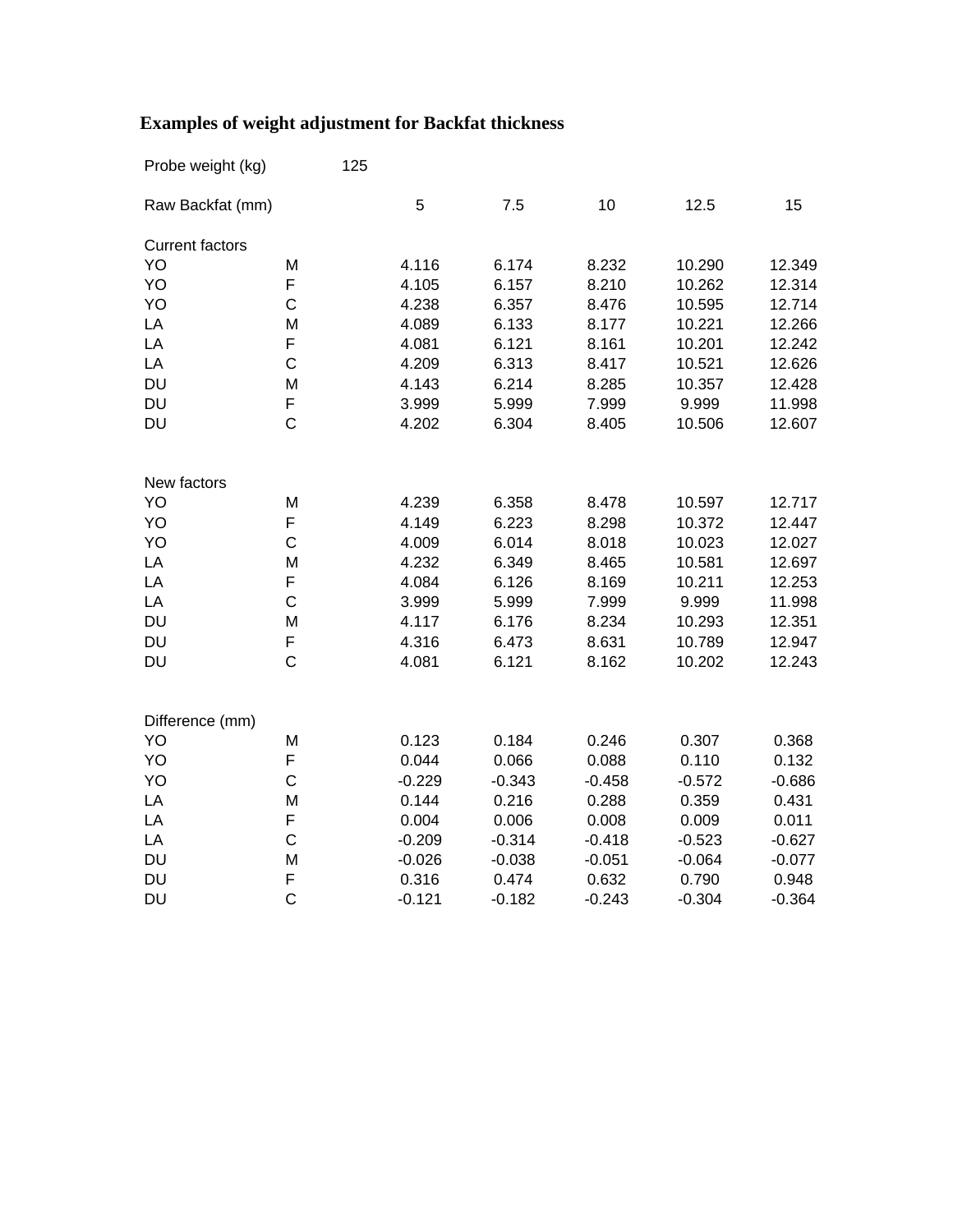Probe weight (kg) 75

| Raw Lean depth (mm)    |              |          |          |          |          |          |
|------------------------|--------------|----------|----------|----------|----------|----------|
|                        |              | 50       | 55       | 60       | 65       | 70       |
| <b>Current factors</b> |              |          |          |          |          |          |
| YO                     | M            | 57.235   | 62.959   | 68.682   | 74.406   | 80.129   |
| YO                     | F            | 56.985   | 62.683   | 68.382   | 74.080   | 79.779   |
| YO                     | C            | 57.485   | 63.234   | 68.982   | 74.731   | 80.479   |
| LA                     | M            | 54.914   | 60.405   | 65.897   | 71.388   | 76.880   |
| LA                     | F            | 54.822   | 60.304   | 65.786   | 71.268   | 76.751   |
| LA                     | C            | 55.083   | 60.592   | 66.100   | 71.608   | 77.117   |
| <b>DU</b>              | M            | 56.359   | 61.995   | 67.631   | 73.266   | 78.902   |
| <b>DU</b>              | F            | 56.154   | 61.770   | 67.385   | 73.000   | 78.616   |
| <b>DU</b>              | $\mathsf{C}$ | 56.579   | 62.237   | 67.895   | 73.553   | 79.211   |
| New factors            |              |          |          |          |          |          |
| YO                     | M            | 57.326   | 63.058   | 68.791   | 74.524   | 80.256   |
| YO                     | F            | 56.519   | 62.171   | 67.823   | 73.474   | 79.126   |
| YO                     | C            | 56.803   | 62.484   | 68.164   | 73.844   | 79.525   |
| LA                     | M            | 55.898   | 61.487   | 67.077   | 72.667   | 78.257   |
| LA                     | F            | 55.618   | 61.180   | 66.742   | 72.303   | 77.865   |
| LA                     | C            | 56.483   | 62.132   | 67.780   | 73.428   | 79.077   |
| <b>DU</b>              | M            | 57.045   | 62.750   | 68.454   | 74.159   | 79.863   |
| DU                     | F            | 55.677   | 61.244   | 66.812   | 72.380   | 77.947   |
| <b>DU</b>              | C            | 56.681   | 62.349   | 68.017   | 73.685   | 79.353   |
| Difference             |              |          |          |          |          |          |
| YO                     | M            | 0.091    | 0.100    | 0.109    | 0.118    | 0.127    |
| YO                     | F            | $-0.466$ | $-0.513$ | $-0.559$ | $-0.606$ | $-0.652$ |
| YO                     | C            | $-0.682$ | $-0.750$ | $-0.818$ | $-0.886$ | $-0.954$ |
| LA                     | M            | 0.984    | 1.082    | 1.180    | 1.279    | 1.377    |
| LA                     | F            | 0.796    | 0.876    | 0.955    | 1.035    | 1.115    |
| LA                     | $\mathsf C$  | 1.400    | 1.540    | 1.680    | 1.820    | 1.960    |
| <b>DU</b>              | M            | 0.686    | 0.755    | 0.824    | 0.892    | 0.961    |
| <b>DU</b>              | F            | $-0.477$ | $-0.525$ | $-0.573$ | $-0.621$ | $-0.668$ |
| <b>DU</b>              | C            | 0.102    | 0.112    | 0.122    | 0.133    | 0.143    |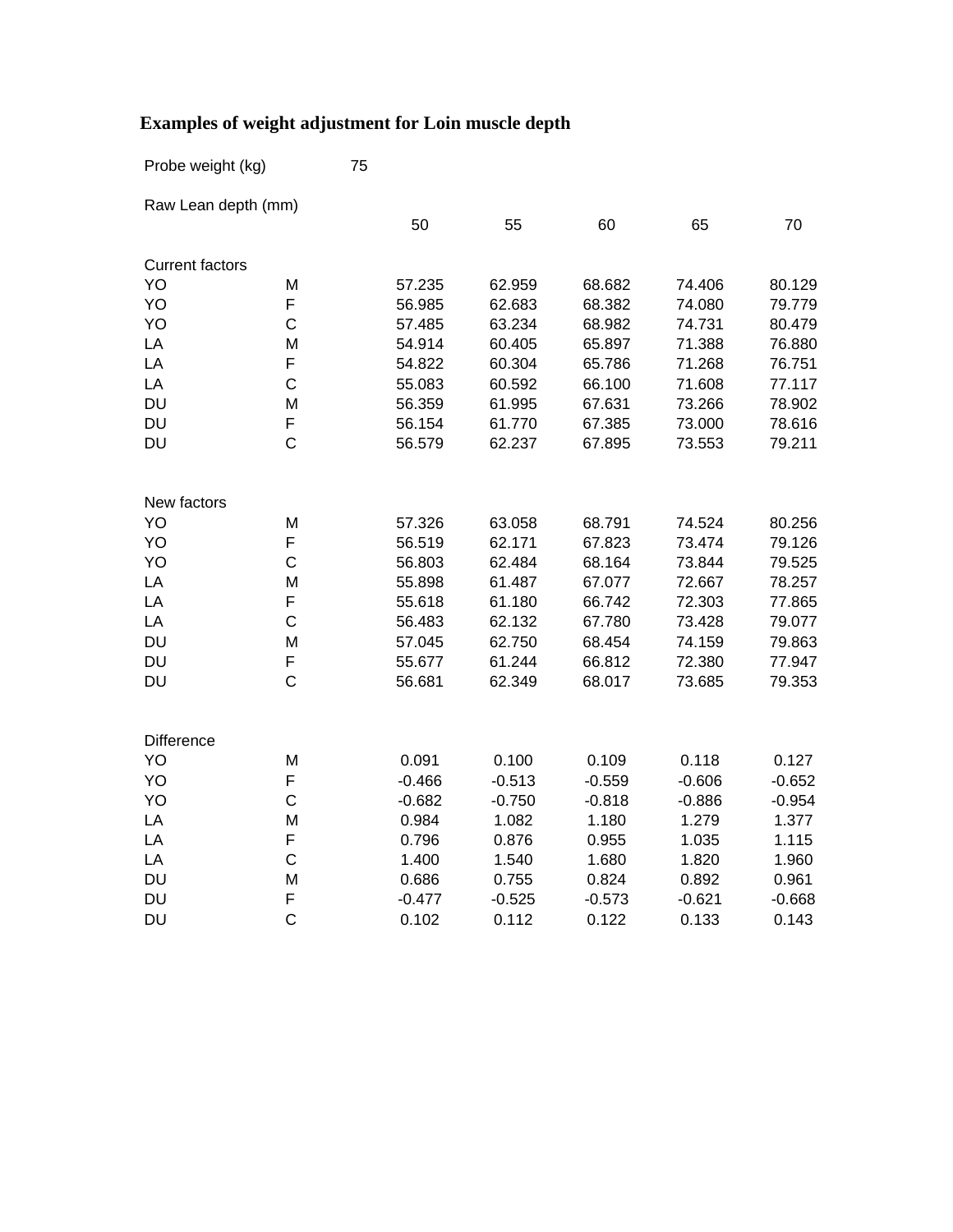| Probe weight (kg)      |                | 90 |          |          |          |          |          |
|------------------------|----------------|----|----------|----------|----------|----------|----------|
| Raw Lean depth (mm)    |                |    |          |          |          |          |          |
|                        |                |    | 50       | 55       | 60       | 65       | 70       |
| <b>Current factors</b> |                |    |          |          |          |          |          |
| YO                     | M              |    | 52.663   | 57.929   | 63.195   | 68.462   | 73.728   |
| YO                     | F              |    | 52.578   | 57.836   | 63.093   | 68.351   | 73.609   |
| YO                     | C              |    | 52.747   | 58.022   | 63.297   | 68.571   | 73.846   |
| LA                     | M              |    | 51.856   | 57.042   | 62.227   | 67.413   | 72.599   |
| LA                     | F              |    | 51.823   | 57.006   | 62.188   | 67.370   | 72.553   |
| LA                     | C              |    | 51.916   | 57.108   | 62.300   | 67.491   | 72.683   |
| <b>DU</b>              | M              |    | 52.363   | 57.600   | 62.836   | 68.072   | 73.308   |
| <b>DU</b>              | F              |    | 52.292   | 57.522   | 62.751   | 67.980   | 73.209   |
| <b>DU</b>              | $\overline{C}$ |    | 52.439   | 57.683   | 62.927   | 68.171   | 73.415   |
| New factors            |                |    |          |          |          |          |          |
| YO                     | M              |    | 52.694   | 57.963   | 63.232   | 68.502   | 73.771   |
| YO                     | F              |    | 52.418   | 57.660   | 62.902   | 68.144   | 73.386   |
| YO                     | $\overline{C}$ |    | 52.516   | 57.768   | 63.019   | 68.271   | 73.522   |
| LA                     | M              |    | 52.203   | 57.423   | 62.644   | 67.864   | 73.084   |
| LA                     | F              |    | 52.105   | 57.316   | 62.526   | 67.737   | 72.947   |
| LA                     | C              |    | 52.406   | 57.647   | 62.887   | 68.128   | 73.369   |
| <b>DU</b>              | M              |    | 52.598   | 57.858   | 63.118   | 68.378   | 73.638   |
| DU                     | F              |    | 52.126   | 57.338   | 62.551   | 67.764   | 72.976   |
| <b>DU</b>              | $\overline{C}$ |    | 52.474   | 57.721   | 62.969   | 68.216   | 73.464   |
| <b>Difference</b>      |                |    |          |          |          |          |          |
| YO                     | M              |    | 0.031    | 0.034    | 0.037    | 0.040    | 0.043    |
| YO                     | F              |    | $-0.159$ | $-0.175$ | $-0.191$ | $-0.207$ | $-0.223$ |
| YO                     | C              |    | $-0.231$ | $-0.254$ | $-0.278$ | $-0.301$ | $-0.324$ |
| LA                     | M              |    | 0.347    | 0.382    | 0.416    | 0.451    | 0.486    |
| LA                     | F              |    | 0.282    | 0.310    | 0.338    | 0.367    | 0.395    |
| LA                     | C              |    | 0.490    | 0.539    | 0.588    | 0.637    | 0.686    |
| <b>DU</b>              | M              |    | 0.235    | 0.259    | 0.282    | 0.306    | 0.329    |
| <b>DU</b>              | F              |    | $-0.166$ | $-0.183$ | $-0.200$ | $-0.216$ | $-0.233$ |
| <b>DU</b>              | $\overline{C}$ |    | 0.035    | 0.039    | 0.042    | 0.046    | 0.049    |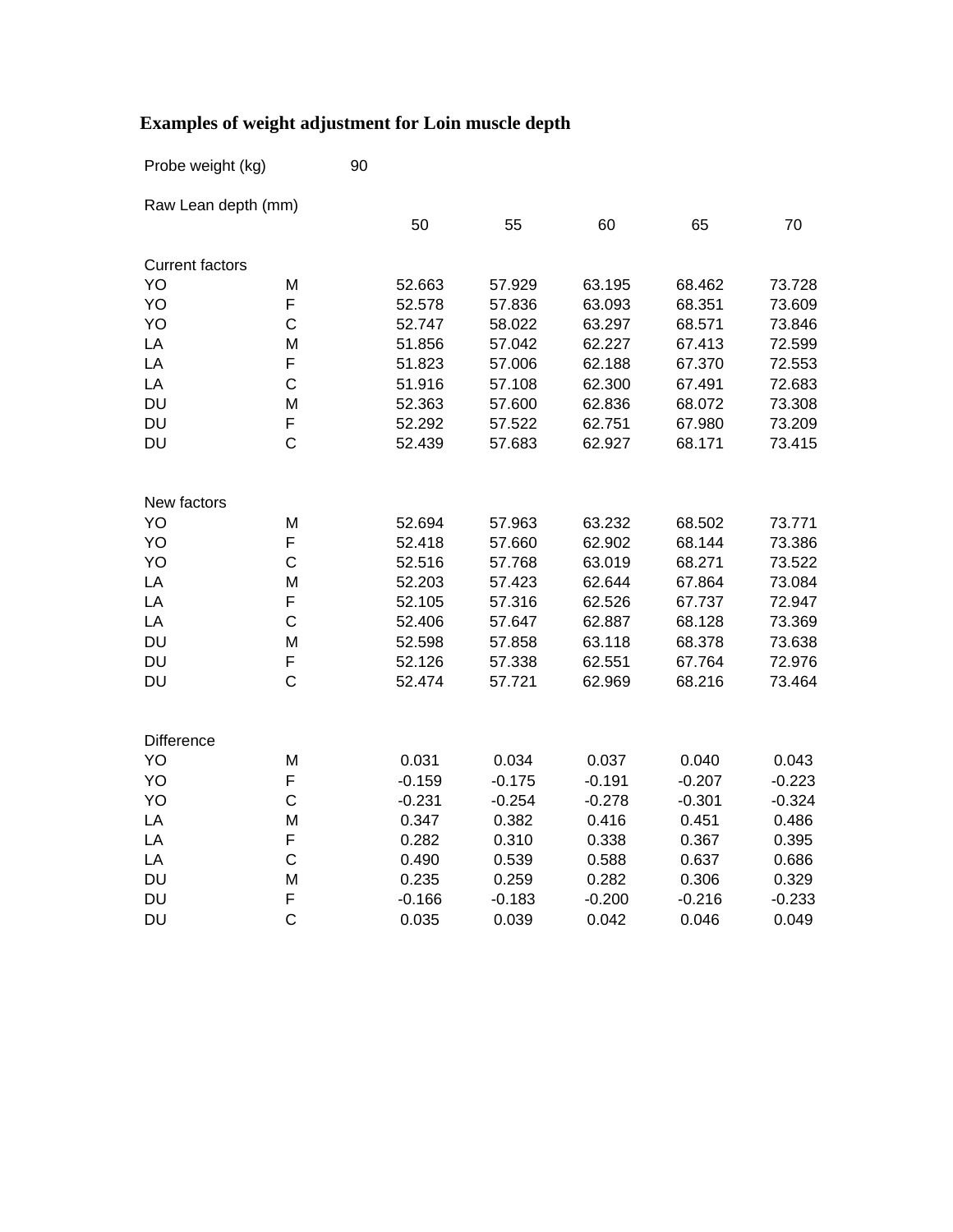| Probe weight (kg)      |              | 110 |          |          |          |          |          |
|------------------------|--------------|-----|----------|----------|----------|----------|----------|
| Raw Lean depth (mm)    |              |     |          |          |          |          |          |
|                        |              |     | 50       | 55       | 60       | 65       | 70       |
| <b>Current factors</b> |              |     |          |          |          |          |          |
| YO                     | M            |     | 47.593   | 52.353   | 57.112   | 61.872   | 66.631   |
| YO                     | F            |     | 47.663   | 52.429   | 57.196   | 61.962   | 66.728   |
| YO                     | C            |     | 47.525   | 52.277   | 57.030   | 61.782   | 66.535   |
| LA                     | M            |     | 48.272   | 53.099   | 57.927   | 62.754   | 67.581   |
| LA                     | F            |     | 48.301   | 53.131   | 57.961   | 62.791   | 67.621   |
| LA                     | $\mathsf C$  |     | 48.220   | 53.042   | 57.864   | 62.686   | 67.508   |
| <b>DU</b>              | M            |     | 47.841   | 52.625   | 57.409   | 62.193   | 66.977   |
| <b>DU</b>              | F            |     | 47.900   | 52.690   | 57.480   | 62.270   | 67.060   |
| <b>DU</b>              | $\mathsf{C}$ |     | 47.778   | 52.556   | 57.333   | 62.111   | 66.889   |
|                        |              |     |          |          |          |          |          |
| New factors            |              |     |          |          |          |          |          |
| YO                     | M            |     | 47.568   | 52.325   | 57.082   | 61.839   | 66.596   |
| YO                     | F            |     | 47.795   | 52.574   | 57.354   | 62.133   | 66.913   |
| YO                     | $\mathsf C$  |     | 47.714   | 52.486   | 57.257   | 62.028   | 66.800   |
| LA                     | M            |     | 47.975   | 52.773   | 57.570   | 62.368   | 67.165   |
| LA                     | F            |     | 48.058   | 52.864   | 57.670   | 62.476   | 67.282   |
| LA                     | $\mathsf{C}$ |     | 47.805   | 52.586   | 57.366   | 62.147   | 66.927   |
| <b>DU</b>              | M            |     | 47.646   | 52.411   | 57.175   | 61.940   | 66.705   |
| <b>DU</b>              | F            |     | 48.041   | 52.845   | 57.649   | 62.453   | 67.257   |
| <b>DU</b>              | C            |     | 47.749   | 52.524   | 57.298   | 62.073   | 66.848   |
|                        |              |     |          |          |          |          |          |
| <b>Difference</b>      |              |     |          |          |          |          |          |
| YO                     | M            |     | $-0.025$ | $-0.028$ | $-0.030$ | $-0.033$ | $-0.035$ |
| YO                     | F            |     | 0.132    | 0.145    | 0.158    | 0.171    | 0.185    |
| YO                     | $\mathsf{C}$ |     | 0.189    | 0.208    | 0.227    | 0.246    | 0.265    |
| LA                     | M            |     | $-0.297$ | $-0.327$ | $-0.356$ | $-0.386$ | $-0.416$ |
| LA                     | F            |     | $-0.242$ | $-0.267$ | $-0.291$ | $-0.315$ | $-0.339$ |
| LA                     | C            |     | $-0.415$ | $-0.456$ | $-0.498$ | $-0.539$ | $-0.581$ |
| <b>DU</b>              | M            |     | $-0.195$ | $-0.214$ | $-0.234$ | $-0.253$ | $-0.273$ |
| <b>DU</b>              | F            |     | 0.141    | 0.155    | 0.169    | 0.183    | 0.197    |
| <b>DU</b>              | $\mathsf{C}$ |     | $-0.029$ | $-0.032$ | $-0.035$ | $-0.038$ | $-0.041$ |